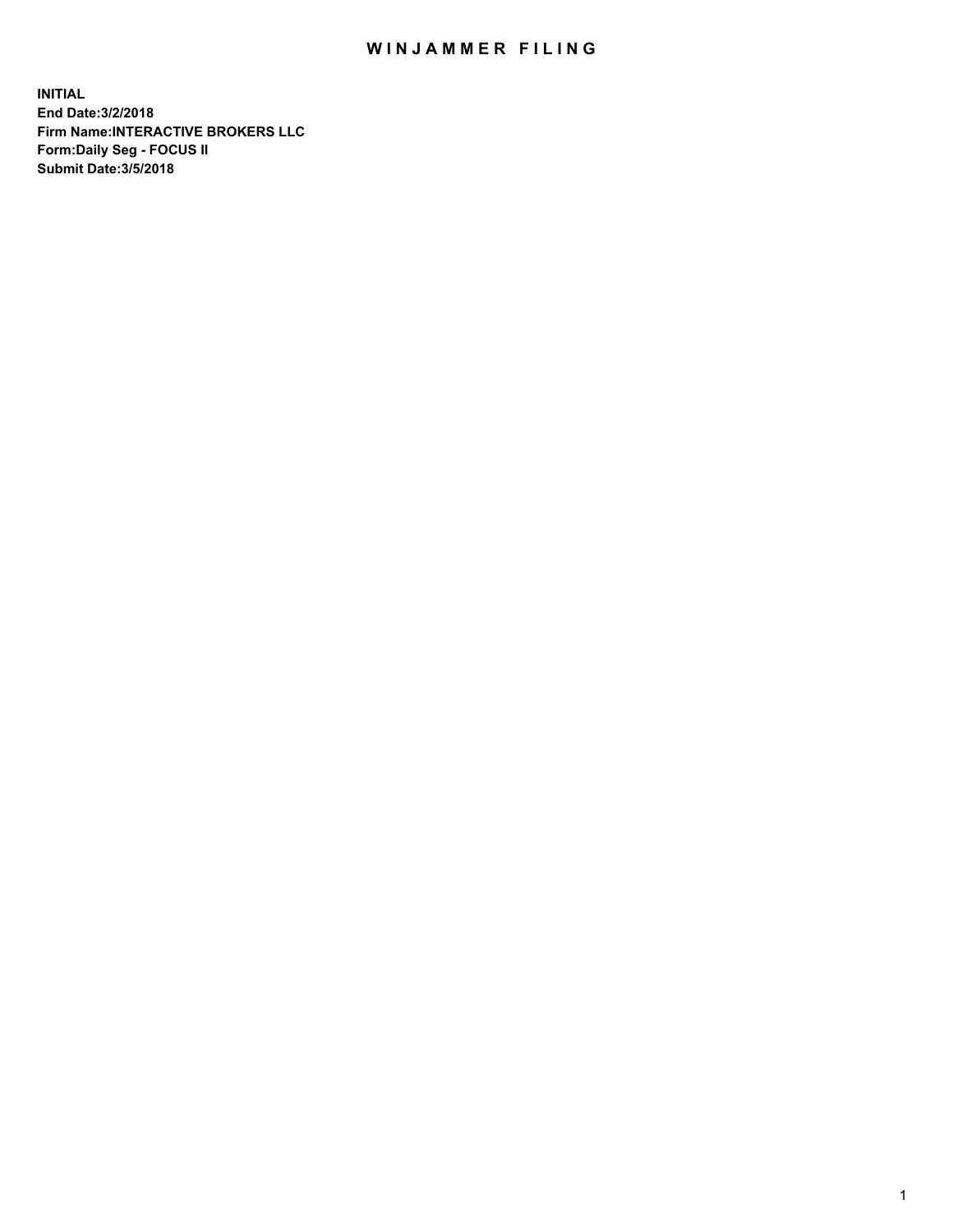## **INITIAL End Date:3/2/2018 Firm Name:INTERACTIVE BROKERS LLC Form:Daily Seg - FOCUS II Submit Date:3/5/2018 Daily Segregation - Cover Page**

| Name of Company<br><b>Contact Name</b><br><b>Contact Phone Number</b><br><b>Contact Email Address</b>                                                                                                                                                                                                                          | <b>INTERACTIVE BROKERS LLC</b><br>James Menicucci<br>203-618-8085<br>jmenicucci@interactivebrokers.c<br>om |
|--------------------------------------------------------------------------------------------------------------------------------------------------------------------------------------------------------------------------------------------------------------------------------------------------------------------------------|------------------------------------------------------------------------------------------------------------|
| FCM's Customer Segregated Funds Residual Interest Target (choose one):<br>a. Minimum dollar amount: ; or<br>b. Minimum percentage of customer segregated funds required:%; or<br>c. Dollar amount range between: and; or<br>d. Percentage range of customer segregated funds required between:% and%.                          | $\overline{\mathbf{0}}$<br>$\overline{\mathbf{0}}$<br>155,000,000 245,000,000<br>00                        |
| FCM's Customer Secured Amount Funds Residual Interest Target (choose one):<br>a. Minimum dollar amount: ; or<br>b. Minimum percentage of customer secured funds required:%; or<br>c. Dollar amount range between: and; or<br>d. Percentage range of customer secured funds required between: % and %.                          | $\overline{\mathbf{0}}$<br>0<br>80,000,000 120,000,000<br>00                                               |
| FCM's Cleared Swaps Customer Collateral Residual Interest Target (choose one):<br>a. Minimum dollar amount: ; or<br>b. Minimum percentage of cleared swaps customer collateral required:% ; or<br>c. Dollar amount range between: and; or<br>d. Percentage range of cleared swaps customer collateral required between:% and%. | $\overline{\mathbf{0}}$<br>$\underline{\mathbf{0}}$<br>0 <sub>0</sub><br>0 <sub>0</sub>                    |

Attach supporting documents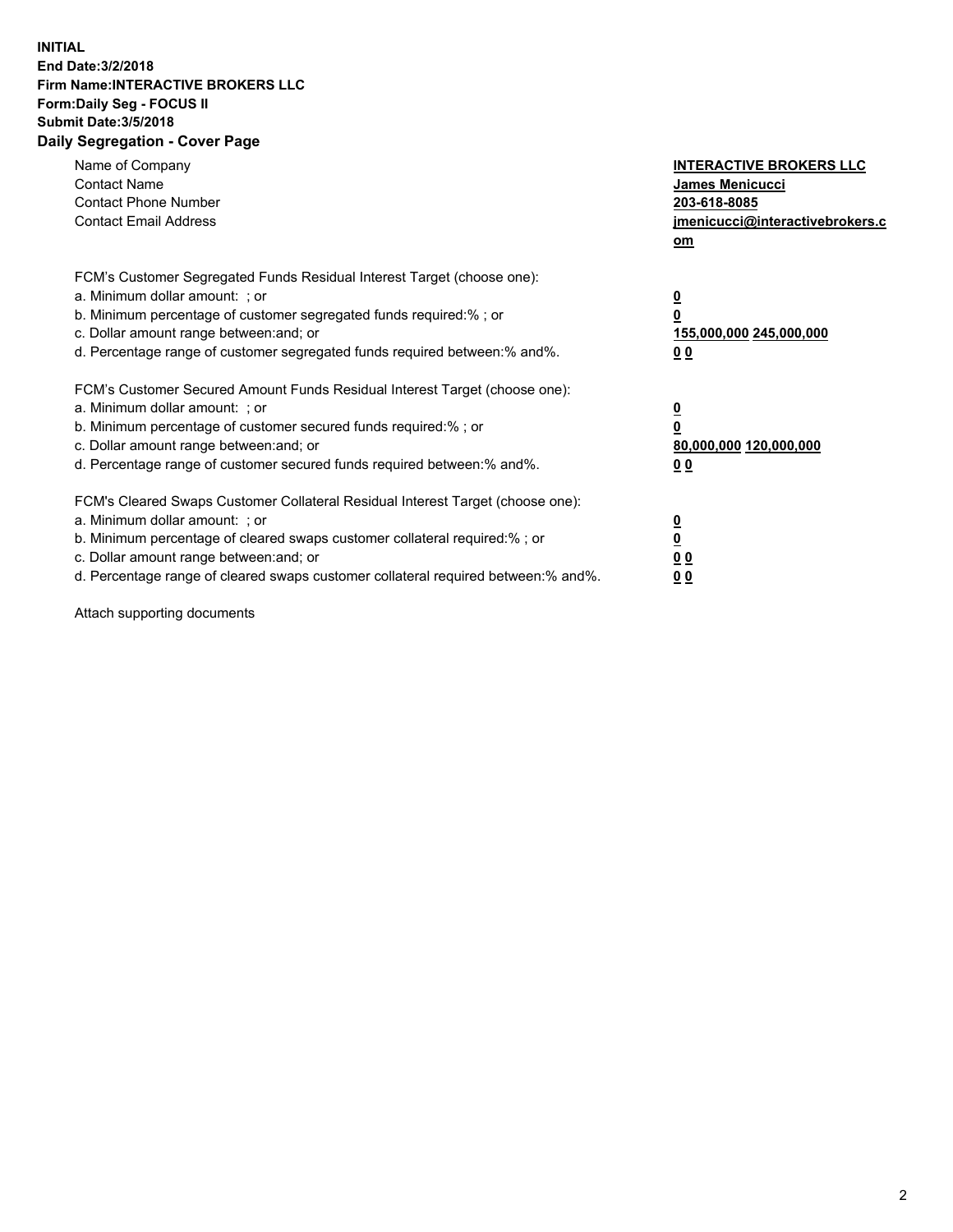## **INITIAL End Date:3/2/2018 Firm Name:INTERACTIVE BROKERS LLC Form:Daily Seg - FOCUS II Submit Date:3/5/2018 Daily Segregation - Secured Amounts**

|     | Foreign Futures and Foreign Options Secured Amounts                                         |                                   |
|-----|---------------------------------------------------------------------------------------------|-----------------------------------|
|     | Amount required to be set aside pursuant to law, rule or regulation of a foreign            | $0$ [7305]                        |
|     | government or a rule of a self-regulatory organization authorized thereunder                |                                   |
| 1.  | Net ledger balance - Foreign Futures and Foreign Option Trading - All Customers             |                                   |
|     | A. Cash                                                                                     | 487,052,710 [7315]                |
|     | B. Securities (at market)                                                                   | $0$ [7317]                        |
| 2.  | Net unrealized profit (loss) in open futures contracts traded on a foreign board of trade   | -13,310,763 <sup>[7325]</sup>     |
| 3.  | Exchange traded options                                                                     |                                   |
|     | a. Market value of open option contracts purchased on a foreign board of trade              | 584,272 [7335]                    |
|     | b. Market value of open contracts granted (sold) on a foreign board of trade                | -79,034 [7337]                    |
| 4.  | Net equity (deficit) (add lines 1. 2. and 3.)                                               | 474,247,185 [7345]                |
| 5.  | Account liquidating to a deficit and account with a debit balances - gross amount           |                                   |
|     |                                                                                             | 792,677 [7351]                    |
|     | Less: amount offset by customer owned securities                                            | 0 [7352] 792,677 [7354]           |
| 6.  | Amount required to be set aside as the secured amount - Net Liquidating Equity              | 475,039,862 [7355]                |
|     | Method (add lines 4 and 5)                                                                  |                                   |
| 7.  | Greater of amount required to be set aside pursuant to foreign jurisdiction (above) or line | 475,039,862 [7360]                |
|     | 6.                                                                                          |                                   |
|     | FUNDS DEPOSITED IN SEPARATE REGULATION 30.7 ACCOUNTS                                        |                                   |
| 1.  | Cash in banks                                                                               |                                   |
|     | A. Banks located in the United States                                                       | 98,023,021 [7500]                 |
|     | B. Other banks qualified under Regulation 30.7                                              | 0 [7520] 98,023,021 [7530]        |
| 2.  | Securities                                                                                  |                                   |
|     | A. In safekeeping with banks located in the United States                                   | 363,112,980 [7540]                |
|     | B. In safekeeping with other banks qualified under Regulation 30.7                          | 0 [7560] 363,112,980 [7570]       |
| 3.  | Equities with registered futures commission merchants                                       |                                   |
|     | A. Cash                                                                                     | $0$ [7580]                        |
|     | <b>B.</b> Securities                                                                        | $0$ [7590]                        |
|     | C. Unrealized gain (loss) on open futures contracts                                         | $0$ [7600]                        |
|     | D. Value of long option contracts                                                           | $0$ [7610]                        |
|     | E. Value of short option contracts                                                          | 0 [7615] 0 [7620]                 |
| 4.  | Amounts held by clearing organizations of foreign boards of trade                           |                                   |
|     | A. Cash                                                                                     | $0$ [7640]                        |
|     | <b>B.</b> Securities                                                                        | $0$ [7650]                        |
|     | C. Amount due to (from) clearing organization - daily variation                             | $0$ [7660]                        |
|     | D. Value of long option contracts                                                           | $0$ [7670]                        |
|     | E. Value of short option contracts                                                          | 0 [7675] 0 [7680]                 |
| 5.  | Amounts held by members of foreign boards of trade                                          |                                   |
|     | A. Cash                                                                                     | 159,057,142 [7700]                |
|     | <b>B.</b> Securities                                                                        | $0$ [7710]                        |
|     | C. Unrealized gain (loss) on open futures contracts                                         | -4,263,019 [7720]                 |
|     | D. Value of long option contracts                                                           | 584,272 [7730]                    |
|     | E. Value of short option contracts                                                          | -79,034 [7735] 155,299,361 [7740] |
| 6.  | Amounts with other depositories designated by a foreign board of trade                      | $0$ [7760]                        |
| 7.  | Segregated funds on hand                                                                    | $0$ [7765]                        |
| 8.  | Total funds in separate section 30.7 accounts                                               |                                   |
|     |                                                                                             | 616,435,362 [7770]                |
| 9.  | Excess (deficiency) Set Aside for Secured Amount (subtract line 7 Secured Statement         | 141,395,500 [7380]                |
|     | Page 1 from Line 8)                                                                         |                                   |
| 10. | Management Target Amount for Excess funds in separate section 30.7 accounts                 | 80,000,000 [7780]                 |
| 11. | Excess (deficiency) funds in separate 30.7 accounts over (under) Management Target          | 61,395,500 [7785]                 |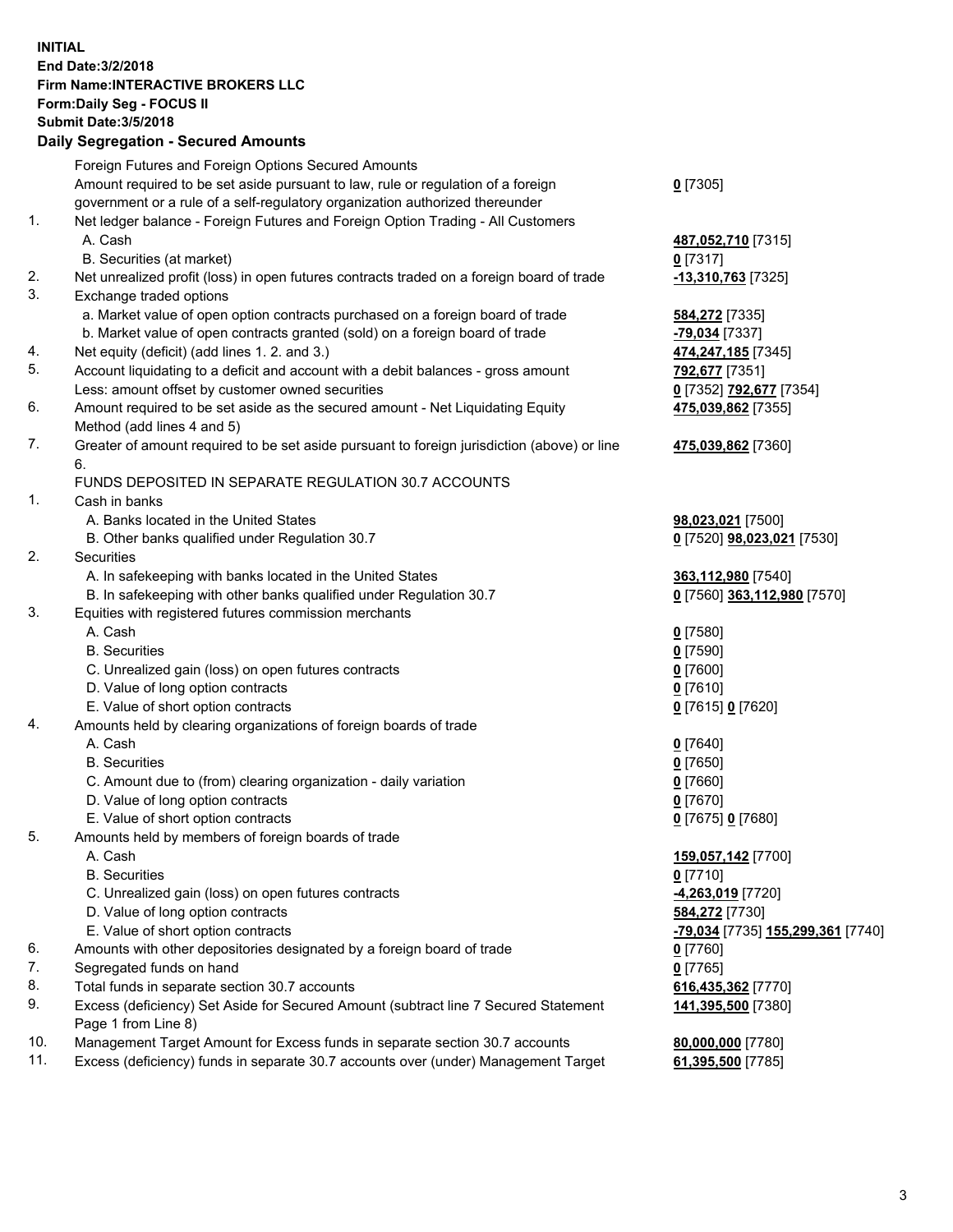**INITIAL End Date:3/2/2018 Firm Name:INTERACTIVE BROKERS LLC Form:Daily Seg - FOCUS II Submit Date:3/5/2018 Daily Segregation - Segregation Statement** SEGREGATION REQUIREMENTS(Section 4d(2) of the CEAct) 1. Net ledger balance A. Cash **4,477,756,666** [7010] B. Securities (at market) **0** [7020] 2. Net unrealized profit (loss) in open futures contracts traded on a contract market **62,654,304** [7030] 3. Exchange traded options A. Add market value of open option contracts purchased on a contract market **235,007,074** [7032] B. Deduct market value of open option contracts granted (sold) on a contract market **-249,027,236** [7033] 4. Net equity (deficit) (add lines 1, 2 and 3) **4,526,390,808** [7040] 5. Accounts liquidating to a deficit and accounts with debit balances - gross amount **370,365** [7045] Less: amount offset by customer securities **0** [7047] **370,365** [7050] 6. Amount required to be segregated (add lines 4 and 5) **4,526,761,173** [7060] FUNDS IN SEGREGATED ACCOUNTS 7. Deposited in segregated funds bank accounts A. Cash **960,588,429** [7070] B. Securities representing investments of customers' funds (at market) **2,497,628,490** [7080] C. Securities held for particular customers or option customers in lieu of cash (at market) **0** [7090] 8. Margins on deposit with derivatives clearing organizations of contract markets A. Cash **15,922,719** [7100] B. Securities representing investments of customers' funds (at market) **1,262,577,544** [7110] C. Securities held for particular customers or option customers in lieu of cash (at market) **0** [7120] 9. Net settlement from (to) derivatives clearing organizations of contract markets **-12,516,041** [7130] 10. Exchange traded options A. Value of open long option contracts **234,947,677** [7132] B. Value of open short option contracts **-248,987,988** [7133] 11. Net equities with other FCMs A. Net liquidating equity **0** [7140] B. Securities representing investments of customers' funds (at market) **0** [7160] C. Securities held for particular customers or option customers in lieu of cash (at market) **0** [7170] 12. Segregated funds on hand **0** [7150] 13. Total amount in segregation (add lines 7 through 12) **4,710,160,830** [7180] 14. Excess (deficiency) funds in segregation (subtract line 6 from line 13) **183,399,657** [7190] 15. Management Target Amount for Excess funds in segregation **155,000,000** [7194]

16. Excess (deficiency) funds in segregation over (under) Management Target Amount Excess

**28,399,657** [7198]